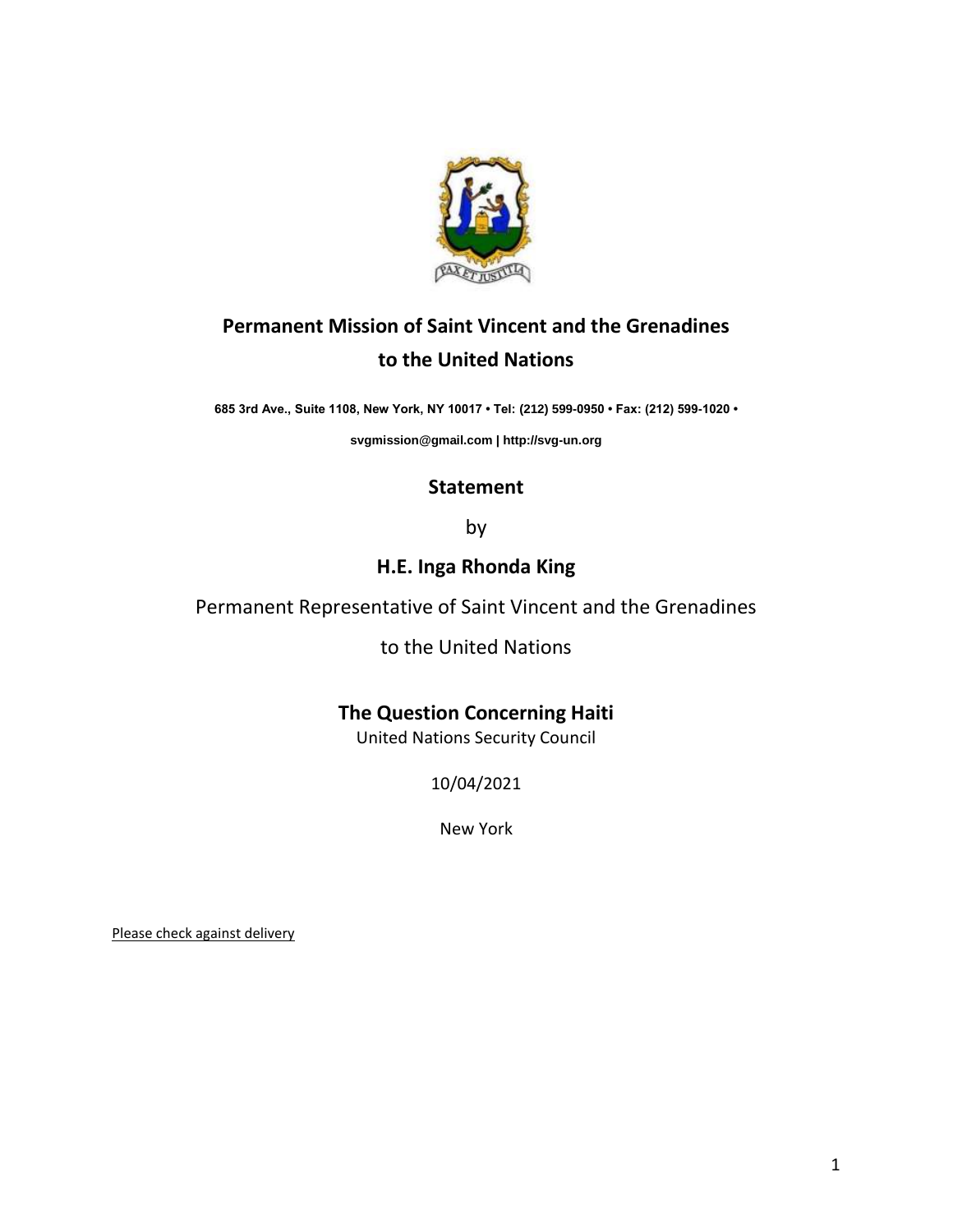Thank you, Mr. President,

It is indeed a privilege for me to deliver this statement on behalf of Kenya, Niger, Tunisia and Saint Vincent and the Grenadines - the  $A3 + 1$ . On behalf of the group allow me to congratulate Ireland for their outstanding presidency in September and we warmly welcome Kenya to the role and wish them much success.

We thank SRSG Helen La Lime and Ms. Emmanuela Douyoun, Founder and Director of Policité, for their presentations.

We welcome H.E. Dr. Claude Joseph, Minister of Foreign Affairs and Worship of the Republic of Haiti.

#### **Mr. President,**

In our last statement on June  $16<sup>th</sup>$ , the A3+1 expressed deep concern about the multifaceted crises facing Haiti and stressed that our sister Caribbean nation required urgent attention, and specific and sustained support from the international community. We also emphasized that political inertia cannot continue if Haiti is to achieve its aspirations of peace, stability and prosperity.

Today, the situation in Haiti requires the intensified attention of the international community to restore some semblance of normalcy.

The dastardly attack on Haiti's democracy through the abhorrent assassination of President Moise, has complicated an already worrying situation, especially on the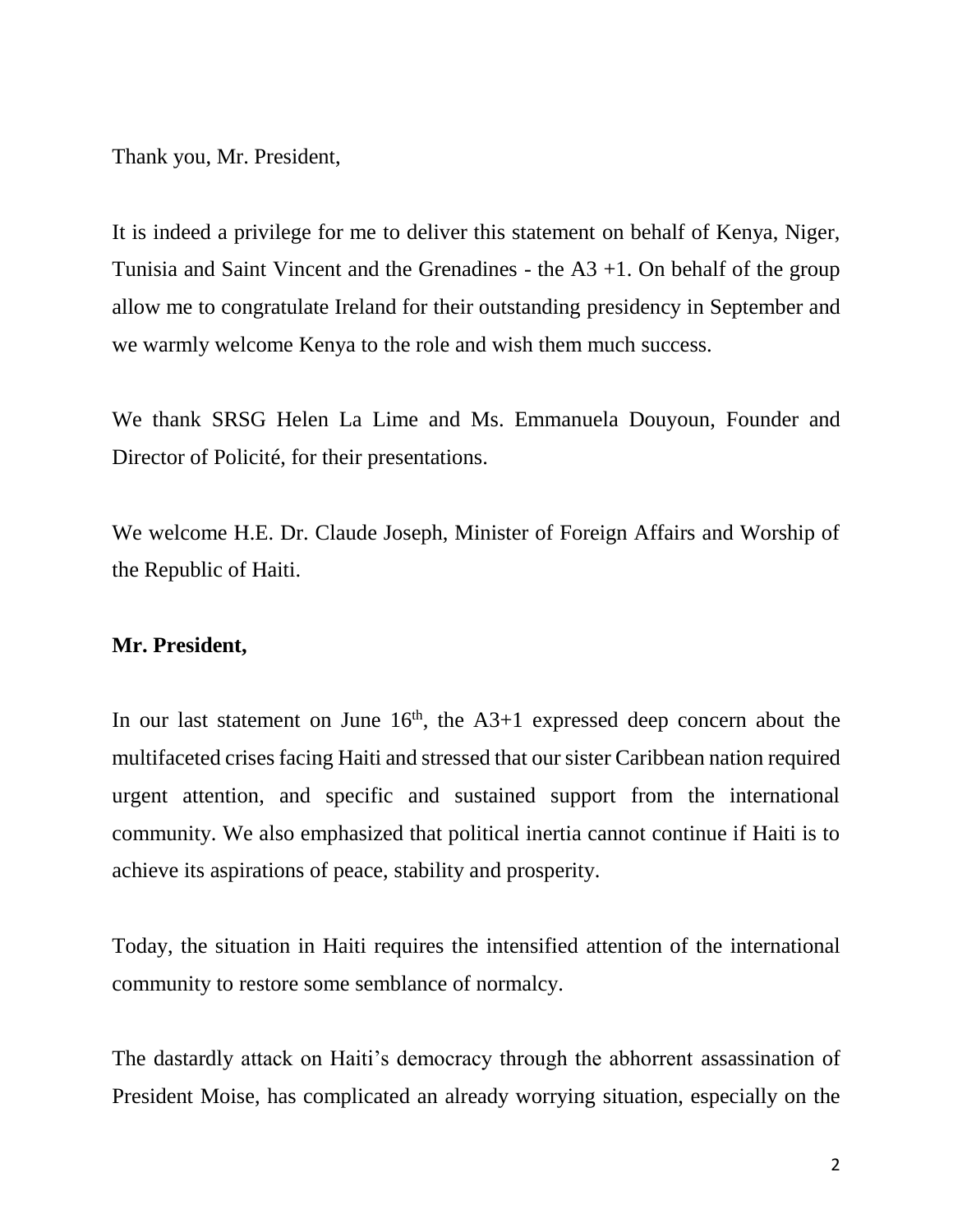political and security fronts. This, together with the devastating earthquake on August 14 and Tropical Storm Grace, implore this Council and the international community to deepen solidarity, enhance partnership and strengthen cooperation with Haiti.

We urge all Haitian law enforcement authorities to spare no effort to ensure that the perpetrators of such heinous acts are brought to justice and extend our call for the assistance of the international community.

The A3+1 also takes this opportunity to offer the following observations.

The deteriorating political situation needs to be arrested immediately, security needs to be restored fully and the rule of law needs to prevail. We are aware of ongoing political dialogue initiatives but note difficulties among stakeholders and political forces to engage on a comprehensive national dialogue process.

The only solution to the existing political impasse is through a genuine, inclusive, broad-based, Haitian-owned and Haitian-led national dialogue process. Such must include the full participation of women and youth, and also be accompanied by a national reconciliation process.

The A3+1 therefore calls on all Haitian stakeholders and contending political forces to set aside their differences, build trust and unite in the common interest of the Haitian people, including advancing towards a democratic electoral process. To this end, we echo CARICOM's view of the importance of creating the enabling conditions, without which, there can be no transparent, inclusive and secure elections.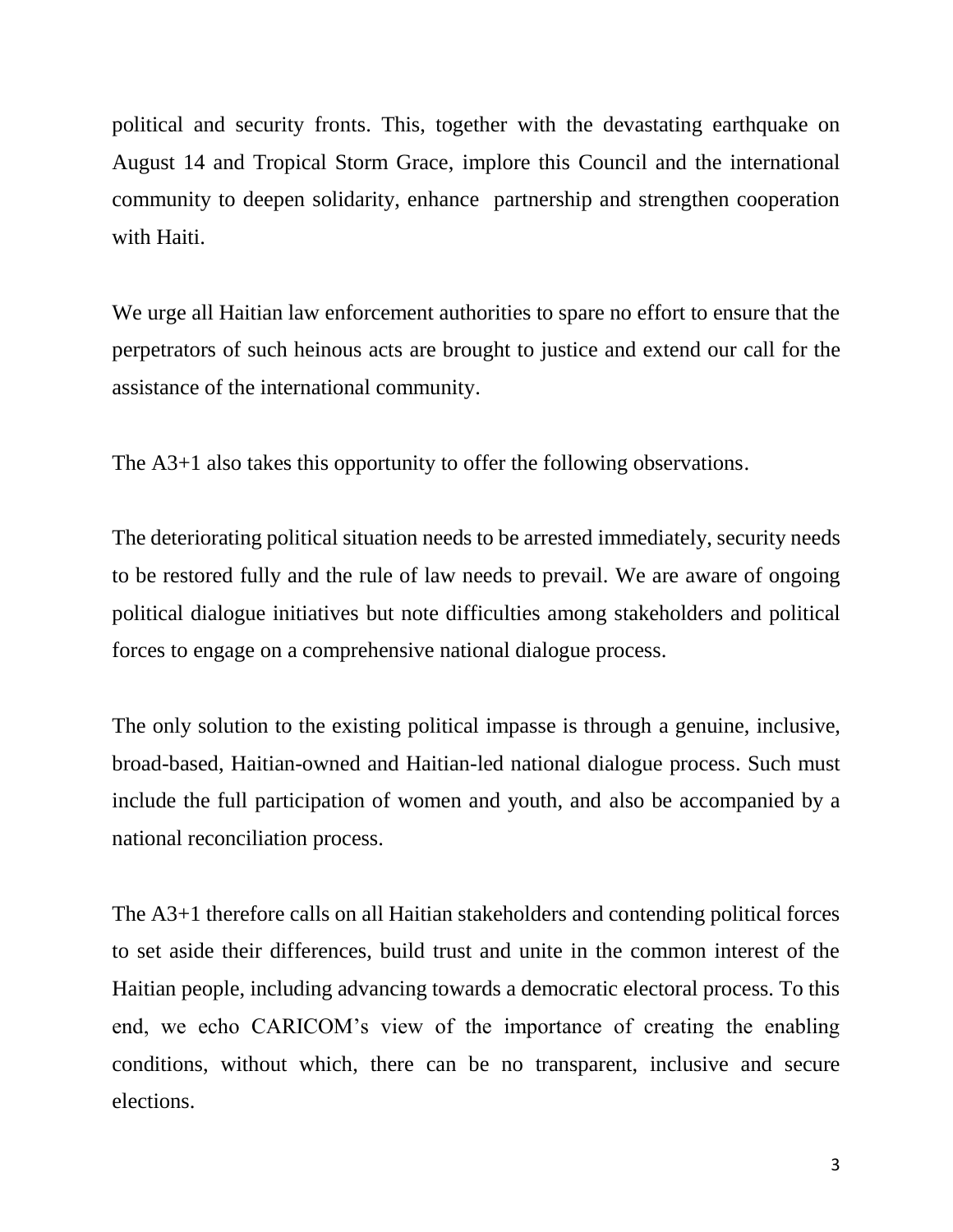We fully support CARICOM's offer of its good offices to facilitate a Haitian-led and Haitian-owned solution to the current situation, which remains a serious regional concern. We encourage our Haitian brothers and sisters to maximize the use of the tools and instruments available through CARICOM, to assist this process.

The assassination of President Moise laid bare the security deficiencies. Whilst we acknowledge efforts to strengthen the Haitian National Police (HNP) and to bolster the state security apparatus, including through the Peacebuilding Fund projects on community violence reduction and disarmament, demobilization and reintegration; gang violence, sexual and gender-based violence and kidnappings continue unabated - exemplifying the inadequacies of existing measures to ensure citizenry safety.

We therefore repeat our call for international support to strengthen the state's security machinery. We need to cast our net wider and extend our support to the Haitian Government to include measures addressing corruption and illicit financial flows into and out of the country. This way, we may be able to counter the ever increasing and evolving threat to the people of Haiti and neighbouring states, posed by armed gangs who are becoming more emboldened.

The ever-deteriorating human rights and humanitarian situation is extremely troubling. Impunity cannot continue and investigation into emblematic cases such as those of Grand Ravine, La Saline and Bel-Air must be conducted swiftly, and perpetrators must be held accountable. It is disturbing that high profile cases including the assassination of Monferrier Dorval, Emmanuel Constant and Netty Duclair, remain unresolved.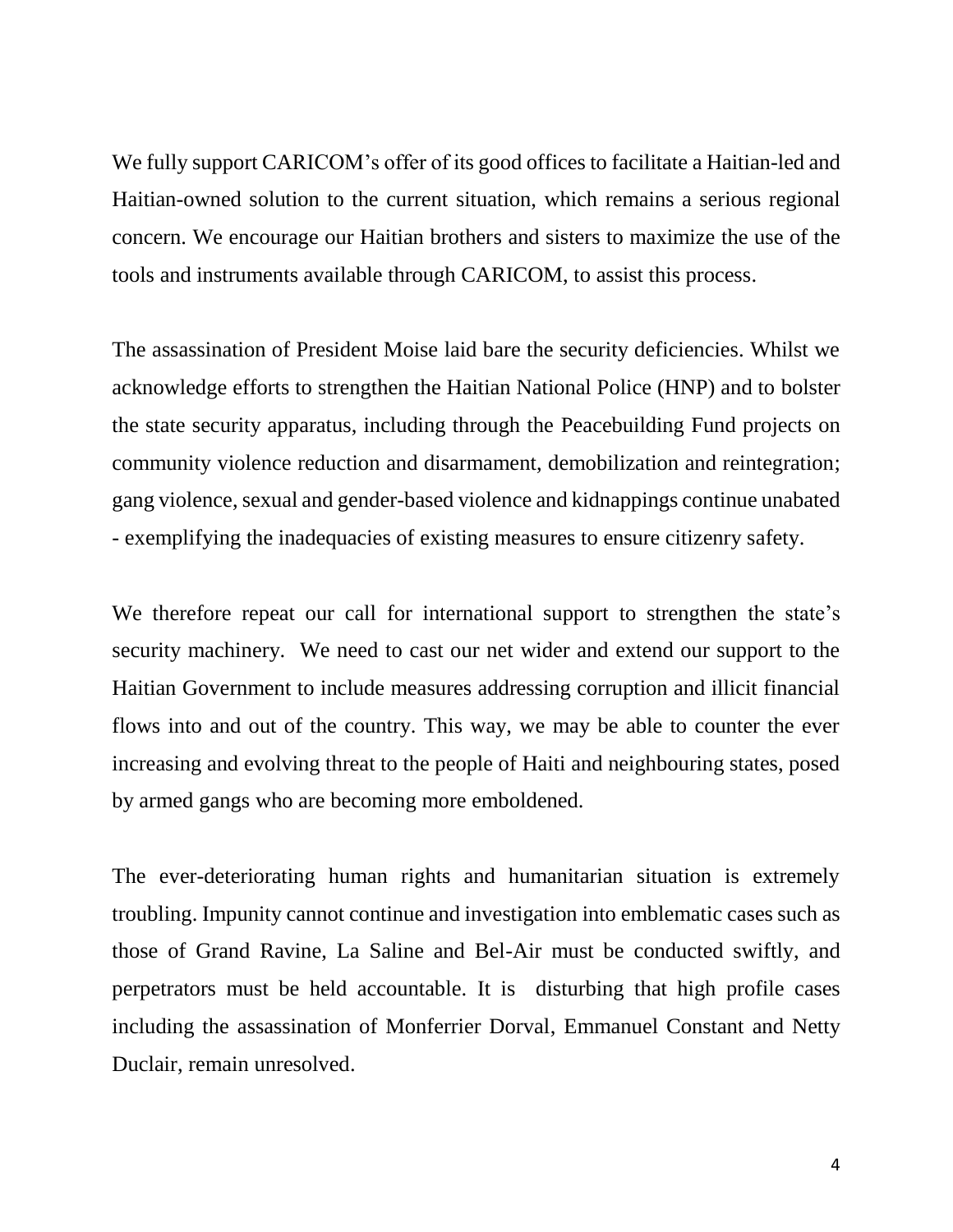We are appreciative of the immediate response by all international partners and humanitarian agencies to assist in the delivery of humanitarian support. We commend the launch of the \$187.3 million flash appeal in support of the most vulnerable communities and encourage the international donor community to support this initiative, as well as scale-up contributions to the Humanitarian Response Plan, which remains only 30% funded.

### Mr. President,

The A3+1 must pronounce its deep concern about the distressing situation surrounding the inhumane large-scale deportation of Haitians, witnessed in recent weeks. We express our fervent hope that elemental humanity and international human rights law will be strictly observed, even during times when countries are securing their borders.

The challenges facing Haitian migrants and refugees, are stark reminders that addressing their root causes are critical. This brings us to our repeated call for reparations for Haiti.

Clearly, Haiti's legacy of underdevelopment cannot be divorced from the historic injustices meted out against it in standing up against slavery and preparing the foundation for the Universal Declaration of Human Rights and inspiring many liberation struggles.

Just a few weeks ago, during the 76<sup>th</sup> Session of UNGA, our leaders renewed their commitment to implement the Durban Declaration and Programme of Action - a landmark anti-discrimination framework adopted 20 years ago. It is time to put this